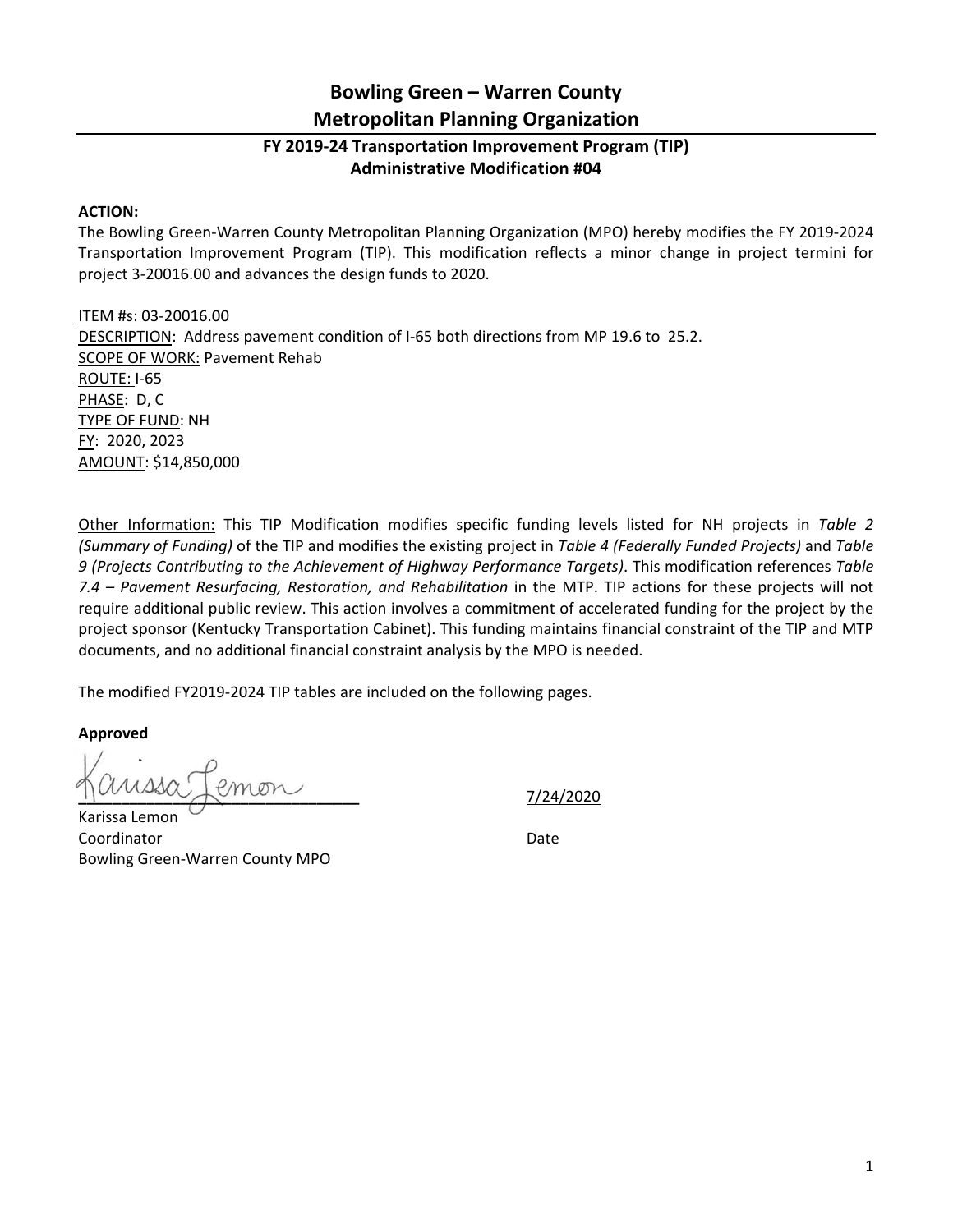| TABLE 2   SUMMARY OF HIGHWAY FUNDING TYPES |                  |           |                     |             |           |            |            |            |           |              |               |
|--------------------------------------------|------------------|-----------|---------------------|-------------|-----------|------------|------------|------------|-----------|--------------|---------------|
|                                            |                  |           | <b>FUNDING TYPE</b> |             |           |            |            |            |           |              |               |
| <b>FISCAL YEAR</b>                         |                  | <b>NH</b> |                     | <b>HSIP</b> |           | <b>STP</b> |            | <b>TAP</b> |           | <b>TOTAL</b> |               |
| 2019                                       | <b>Est. Cost</b> | \$        | 800,000             | \$          | 590,000   | \$         | 8,760,000  | \$         | 2,158,924 | \$           | 12,308,924    |
|                                            | Revenue          | \$        | 800,000             | \$          | 590,000   | \$         | 8,760,000  | \$         | 2,158,924 | \$           | 12,308,924    |
| 2020                                       | Est. Cost        | \$        | 15,265,000          | \$          | 1,140,000 | \$         | 28,330,000 |            |           | \$           | 44,735,000    |
|                                            | Revenue          | \$        | 15,265,000          | \$          | 1,140,000 | \$         | 28,330,000 |            |           | \$           | 44,735,000    |
| 2021                                       | <b>Est. Cost</b> | \$        | 17,100,000          | \$          | 1,250,000 | \$         | 5,950,000  |            |           | \$           | 24,300,000    |
|                                            | Revenue          | \$        | 17,100,000          | \$          | 1,250,000 | \$         | 5,950,000  |            |           | \$           | 24,300,000    |
| 2022                                       | <b>Est. Cost</b> | \$        | 25,290,000          |             |           | \$         | 4,560,000  |            |           | \$           | 29,850,000    |
|                                            | Revenue          | \$        | 25,290,000          |             |           | \$         | 4,560,000  |            |           | \$           | 29,850,000    |
| 2023                                       | <b>Est. Cost</b> | \$        | 13,500,000          |             |           |            |            |            |           | \$           | 13,500,000    |
|                                            | Revenue          | \$        | 13,500,000          |             |           |            |            |            |           | \$           | 13,500,000    |
| 2024                                       | <b>Est. Cost</b> |           |                     |             |           | \$         | 440,000    |            |           | \$           | 440,000       |
|                                            | Revenue          |           |                     |             |           | \$         | 440,000    |            |           | \$           | 440,000       |
| <b>TOTAL</b>                               | <b>Est. Cost</b> | \$        | 71,955,000          | \$          | 2,980,000 | \$         | 48,040,000 | \$         | 2,158,924 | \$           | 125, 133, 924 |
|                                            | Revenue          | \$        | 71,955,000          | \$          | 2,980,000 | \$         | 48,040,000 | \$         | 2,158,924 | \$           | 125, 133, 924 |

| TABLE 4   FEDERALLY FUNDED TRANSPORTATION PROJECTS |  |                     |                                                                           |                  |             |              |                                   |  |  |  |
|----------------------------------------------------|--|---------------------|---------------------------------------------------------------------------|------------------|-------------|--------------|-----------------------------------|--|--|--|
| <b>KYTC ID</b>                                     |  | <b>ROUTE LENGTH</b> | <b>PROJECT DESCRIPTION</b>                                                | <b>FUND TYPE</b> | <b>YEAR</b> | <b>PHASE</b> | <b>TOTAL PHASE</b><br><b>COST</b> |  |  |  |
| $1 - 65$<br>3-20016.00                             |  |                     | Address pavement condition of I-65 both directions. MP 19.6<br>to MP 25.2 | <b>NH</b>        | 2020        | D            | 1,350,000                         |  |  |  |
|                                                    |  | 11.29               |                                                                           |                  | 2023        |              | 13,500,000                        |  |  |  |

| <b>Federally Funded Transportation Projects</b>          |                                               |                |                                                                     |                |                |                |                |               |                      |  |
|----------------------------------------------------------|-----------------------------------------------|----------------|---------------------------------------------------------------------|----------------|----------------|----------------|----------------|---------------|----------------------|--|
| <b>Bowling Green-Warren County MPO TIP (FY2019-2024)</b> |                                               |                |                                                                     |                |                |                |                |               |                      |  |
| <b>KYTC ID</b>                                           | <b>Project Description</b><br>Length<br>Route |                |                                                                     |                |                |                |                |               |                      |  |
| 3-20016.00                                               | $1 - 65$                                      | 11.289         | Address pavement condition of I-65 both directions. MP 19.6 to 25.2 |                |                |                |                |               |                      |  |
| <b>Fund Type</b>                                         | <b>Phase</b>                                  | <b>FY 2019</b> | <b>FY 2020</b>                                                      | <b>FY 2021</b> | <b>FY 2022</b> | <b>FY 2023</b> | <b>FY 2024</b> | <b>Future</b> | <b>Total Funding</b> |  |
| <b>NH</b>                                                | D                                             |                | \$1,350,000                                                         |                |                |                |                |               | 1,350,000<br>Ś       |  |
| <b>NH</b>                                                | C                                             |                |                                                                     |                |                | \$13,500,000   |                |               | \$13,500,000         |  |
| \$14,850,000<br><b>TOTAL</b>                             |                                               |                |                                                                     |                |                |                |                |               |                      |  |
|                                                          |                                               |                |                                                                     |                |                |                |                |               |                      |  |